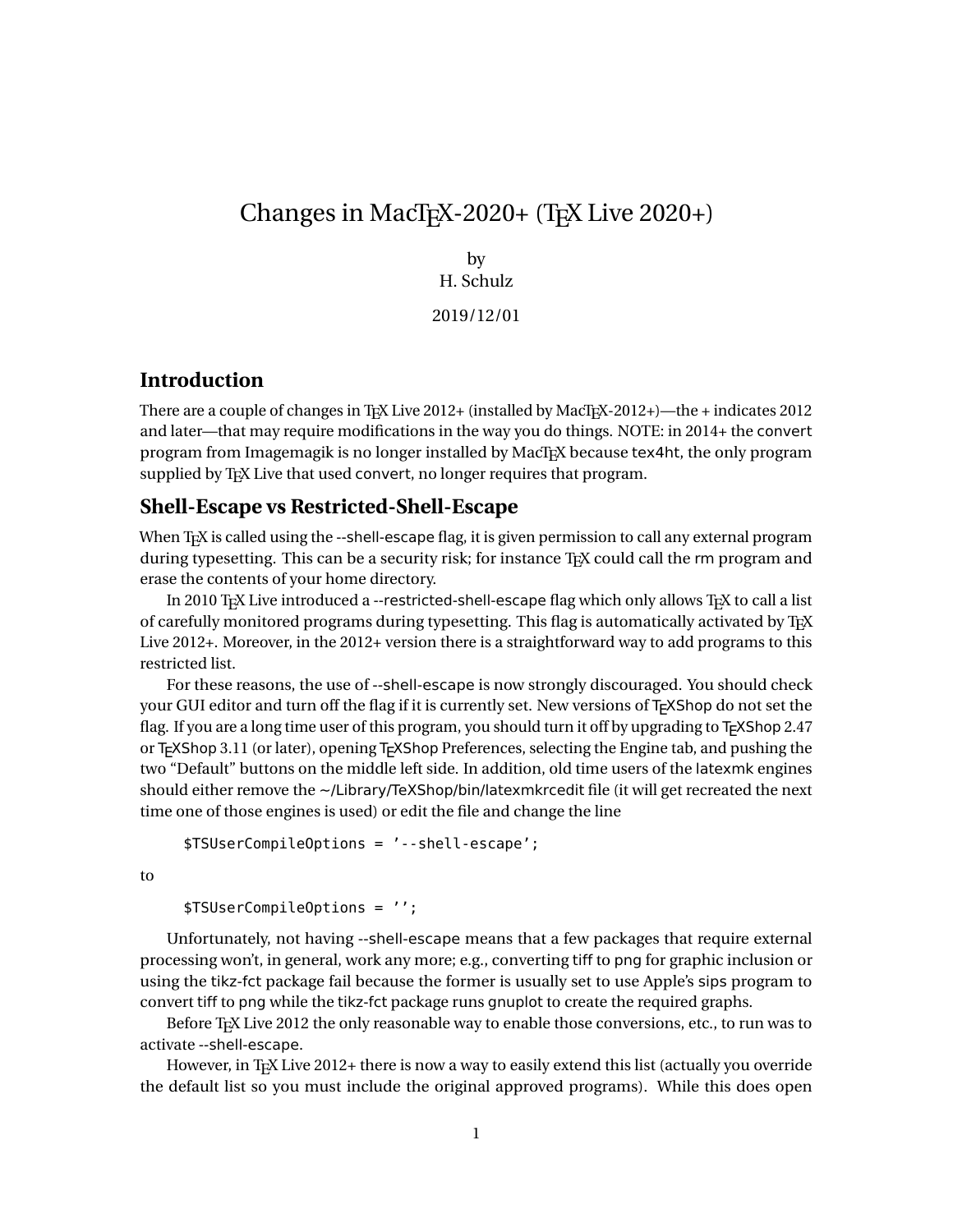the system up for misuse it certainly is safer than the wide-open window supported by --shellescape. There is an "Eps-Tiff-Conversion.pdf" document included with MacT<sub>E</sub>X-2012+ (see the /Applications/TeX folder) that describes how to do this. You may also download that document as Eps-Tiff-Conversion2020.pdf.zip from my download site, <<https://herbs.github.io>>.

### Font Installation with T<sub>E</sub>X Live 2012+

In TEX Live there are two places to install fonts; the system-wide tree at /usr/local/texlive/texmf-local/ ... or the personal tree at ~/Library/texmf/....

Note: from 2017 on the you must use updmap-user to load map files stored in your personal tree. Previous to that you used the updmap command. I will use the notation needed for 2017+ in the rest of this document.

Most font collections installed into the TEX distribution are supplied with a file, called a map file, with information about when to use each individual font in the collection. For the T<sub>EX</sub> distribution to actually use this information the files for all the fonts are collected into a global map file used by the system. This is done using the updmap-sys program for system-wide fonts and updmap-user to *also* include fonts installed in your personal tree. Note: the personal map file also contains all the information about the system fonts since the system-wide map file will not be read if you also have a personal map file. I will call the active map file the global map file.

The updmap-user program writes its global map file in a directory in your home directory, so it does not need special permission to run. But the the updmap-sys program writes its global map file to a location owned by root, and thus must be run under sudo.

The 'sudo' command in OS X and several other operating systems allows you to 'act' like the root (i.e., super-user) but it *doesn't* change the \$HOME variable to the root's HOME directory. Previously updmap-sys would therefore still "see" your personal texmf tree (at ~/Library/texmf when using a MacT<sub>E</sub>X installed T<sub>E</sub>X Live) and include fonts located there in the system-wide map file. Unfortunately this also opens up a possible security bug. Starting with T<sub>E</sub>X Live 2012 updmapsys now will always use root's \$HOME variable when run under 'sudo' so map files for fonts in your personal tree will no longer be found.

So, why not just use 'updmap-user' rather than 'updmap-sys'? The problem is that when you update your T<sub>EX</sub> distribution using T<sub>EX</sub> Live Utility (or tlmgr directly) 'updmap-sys' is run so the personal version of the system map file will not be updated. You need to run 'updmap-user' every time an update uses 'updmap-sys.' Note: T<sub>F</sub>X Live Utility 1.30 and later has a preference setting(Automatically enable fonts in my home directory) that will run the equivalent of updmapuser after an update has been installed; that automates the update of the personal map file to include any changes to the system's fonts.

The following sub-sections have information on setting up your system so that fonts can be easily updated.

#### **Creating an updmap.cfg file**

For either font installation you should create a special updmap.cfg file that tells 'updmapsys/updmap-user' to include your individual map files. The updmap.cfg file basically contains lines that are similar to those you might use when running updmap-sys/updmap-user manually. See Figure [1](#page-2-0) on page [3](#page-2-0) for a sample of possible updmap.cfg file contents. Note: to disable a map put a #! with a space before the Map font.map; the line

#! Map belleek.map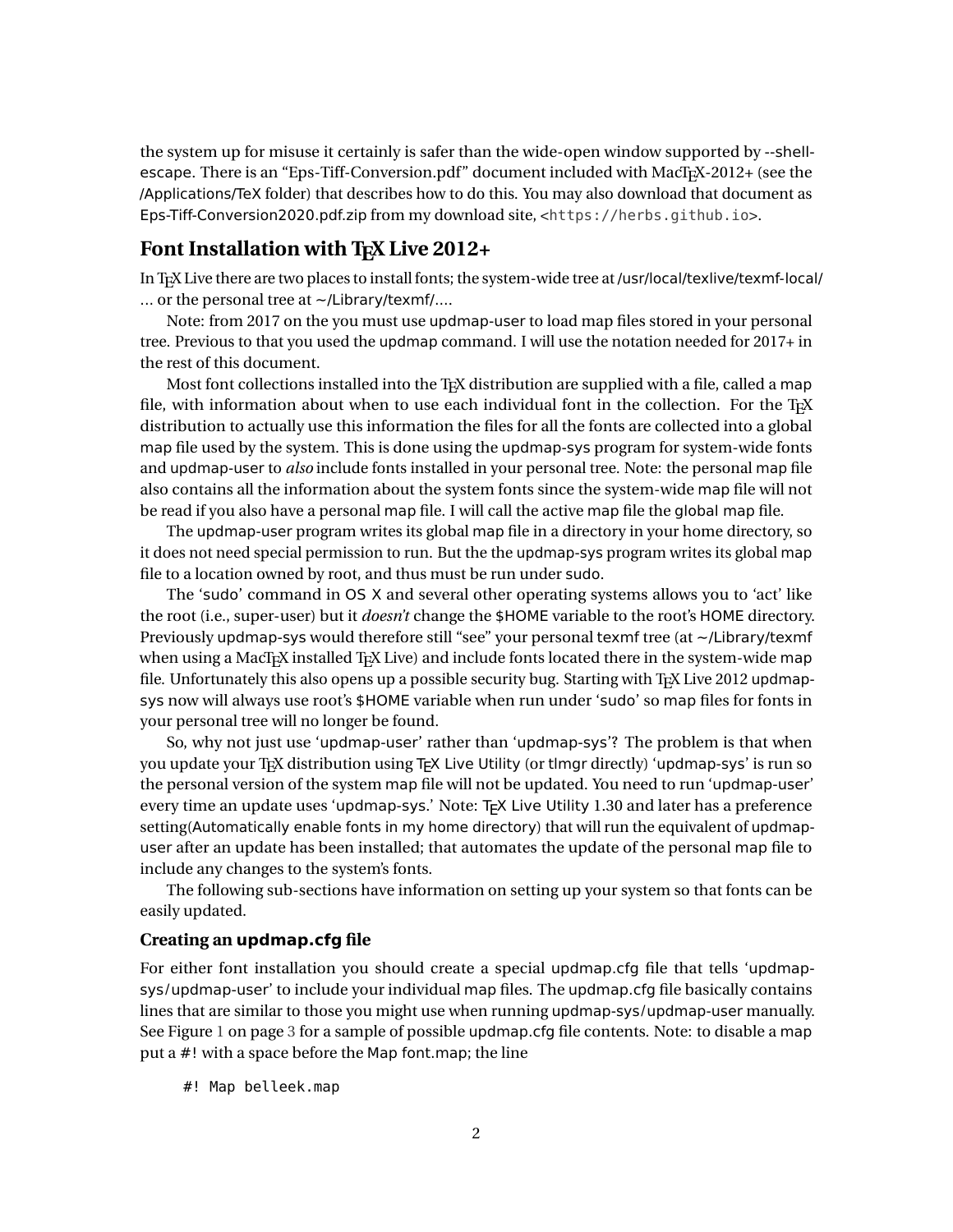Map lucida.map Map iffonts.map #! Map belleek.map Map mtpro2.map

<span id="page-2-0"></span>Figure 1: Sample contents for an updmap.cfg file. Here the belleek.map file is deleted while other map files are added. **Note: make sure to end the file with at least one blank line**.

will disable the belleek.map. **Note: make sure to end the file with at least one blank line**. The updmap.cfg file is put in /usr/local/texlive/texmf-local/web2c if you install fonts in /usr/local/ texlive/texmf-local/..., and then read by updmap-sys when needed. The updmap.cfg file should be put in  $\sim$ /Library/texmf/web2c if you install fonts in  $\sim$ /Library/texmf/... and then be read by updmap-user. If you already have an updmap.cfg file in its proper location you need only append any additional individual map files to install to that file.

#### **Installing fonts System-Wide**

To me the simplest solution is to install fonts in the texmf-local tree rather than your personal tree. Then make sure you run

sudo -H mktexlsr

in Terminal.

For font installation in the texmf-local tree you should place the updmap.cfg file created above into /usr/local/texlive/texmf-local/web2c.

The first time you set all this up, right after installing a new version of TFX Live via the MacTFX installer or after adding new fonts to your system, you need to run the commands

sudo -H mktexlsr sudo -H updmap-sys

(and give your admin password) so that the T<sub>F</sub>X distribution rebuilds the system wide map file. I know I'd never remember this so I simply have a three line shell script that I make executable and place in /usr/local/texlive/texmf-local/scripts. The simple contents of my script are shown in Figure [2](#page-3-0) on page [4.](#page-3-0)

#### **Installing fonts in the Personal Tree**

To automate the creation of a global map file that includes fonts in your personal tree  $\left(\sim$ /Library/ texmf) you should create an updmap.cfg file as described in the sub-section above. An example file is shown in Figure [1](#page-2-0) on page [3.](#page-2-0)

For font installation in your personal tree you should place the updmap.cfg file in  $\sim$ /Library/ texmf/web2c (creating that folder if needed).

You must then run the

updmap-user